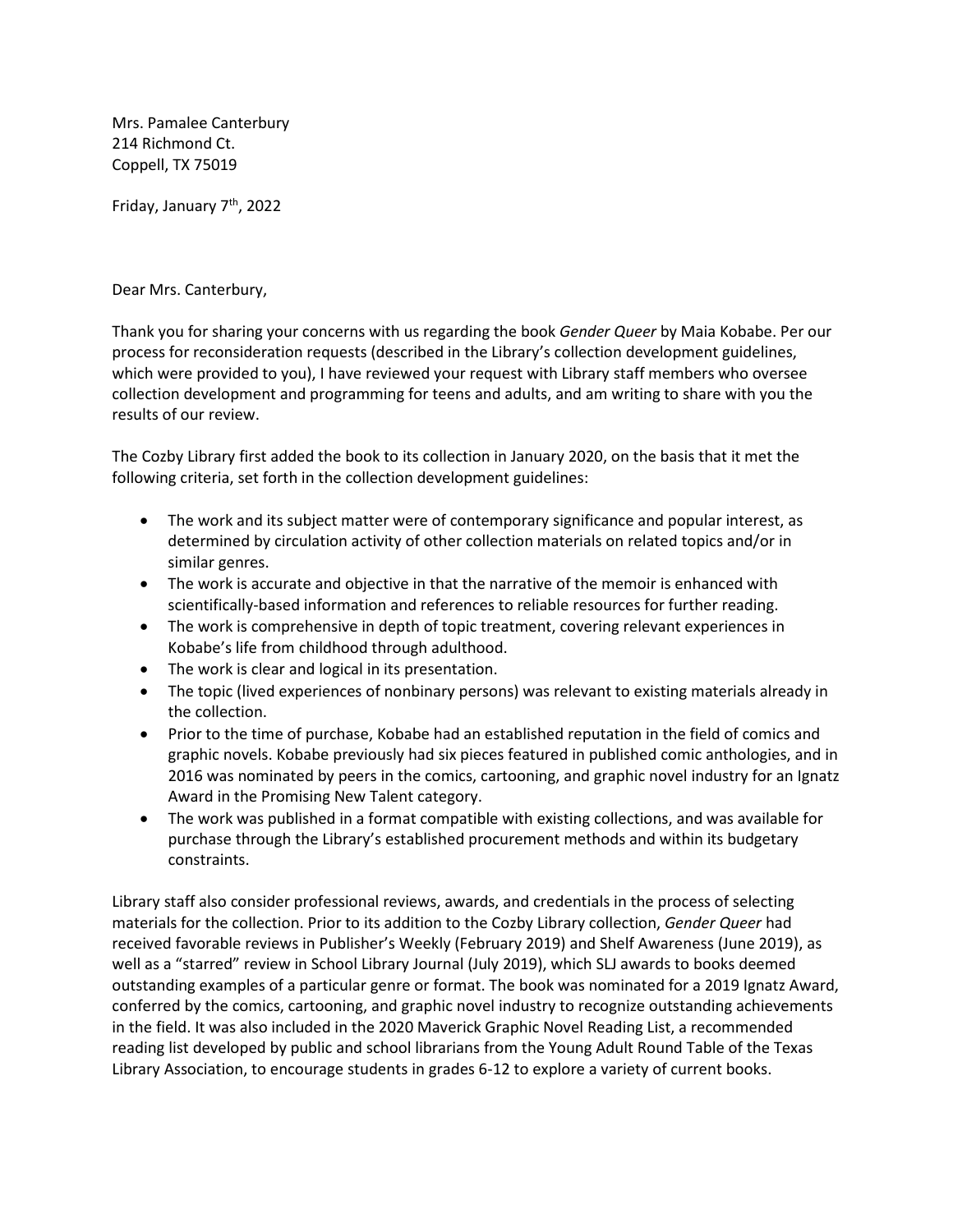After being added to the Library's collection, the book went on to earn two further awards in 2020: the Alex Award, conferred by the Young Adult Library Services Association to books that appeal particularly to teens, and the Stonewall Book Award-Israel Fishman Non-Fiction Award, conferred by the American Library Association to English-language nonfiction works of merit relating to the LGBTQIA+ experience.

In December 2021, Library staff observed an increase in hold requests for the title, and added a second copy of the book to the collection as a response to growing demand. As of the date of this letter, both copies of the book have been borrowed a combined total of 16 times over a span of almost two years.

In your request for reconsideration, you indicated your primary concern as being that the book is "pornographic material which by law is illegal," which I have discussed with the City's attorney. To qualify as pornography, a work must explicitly depict erotic behavior with the purpose of causing sexual excitement. Kobabe has stated publicly that the intent of the work is to provide a firsthand account of experiences growing up as a nonbinary person. Furthermore, explicit depiction of sexual content comprises a small percentage of the body of the work, and is not indicative of the dominant theme of the work as a whole.

For a work to be illegal, it must qualify as obscene or harmful to minors, as defined by US Code Title 18, Chapter 71, or Texas Penal Code Chapter 43, Subchapter B. In both codes, the applicable standards are based on the three-part test established in Miller v. California (1973). While some readers may find the book's sexual content offensive, the work, taken as a whole, is found to have "literary, artistic, political and/or scientific merit," and does not appeal to the prurient interest in sex. It therefore does not qualify as obscene or harmful to minors, and its inclusion in a public library collection is not illegal.

You also list, in your request, several specific instances in the plot of the book to which you object. As acknowledged in our collection development guidelines, the Library has a responsibility to collect materials expressing a variety of views and opinions, including those which some may find personally disagreeable or offensive.

To be clear, the Library recognizes the right of parents and guardians to promote their own beliefs and values within their respective households, as well as their responsibility for the reading, viewing, and listening choices of their children. Indeed, we encourage parents and guardians to talk with their children about their reading and learning interests.

However, the Cozby Library must serve the entire Coppell community, and cannot withhold material from the collection solely on the basis that some part of the community may find it disagreeable, objectionable, or offensive. No one set of beliefs or values can serve as the lens for developing a wellrounded library collection, which is why libraries use selection criteria in the first place, established in policies developed and implemented in coordination with members of the very community they serve.

In conclusion, we find that *Gender Queer*'s inclusion in the Cozby Library collection is in accordance with the Library's collection development guidelines, and is permitted within state and federal laws. We determine, therefore, that it should remain in the collection, and should only be removed based on criteria listed in the "Collection Maintenance" section of the guidelines.

If, upon reviewing this letter, you are not in agreement with staff's conclusion, you may choose to continue your request by asking in writing that it be considered by the Materials Review Committee at a